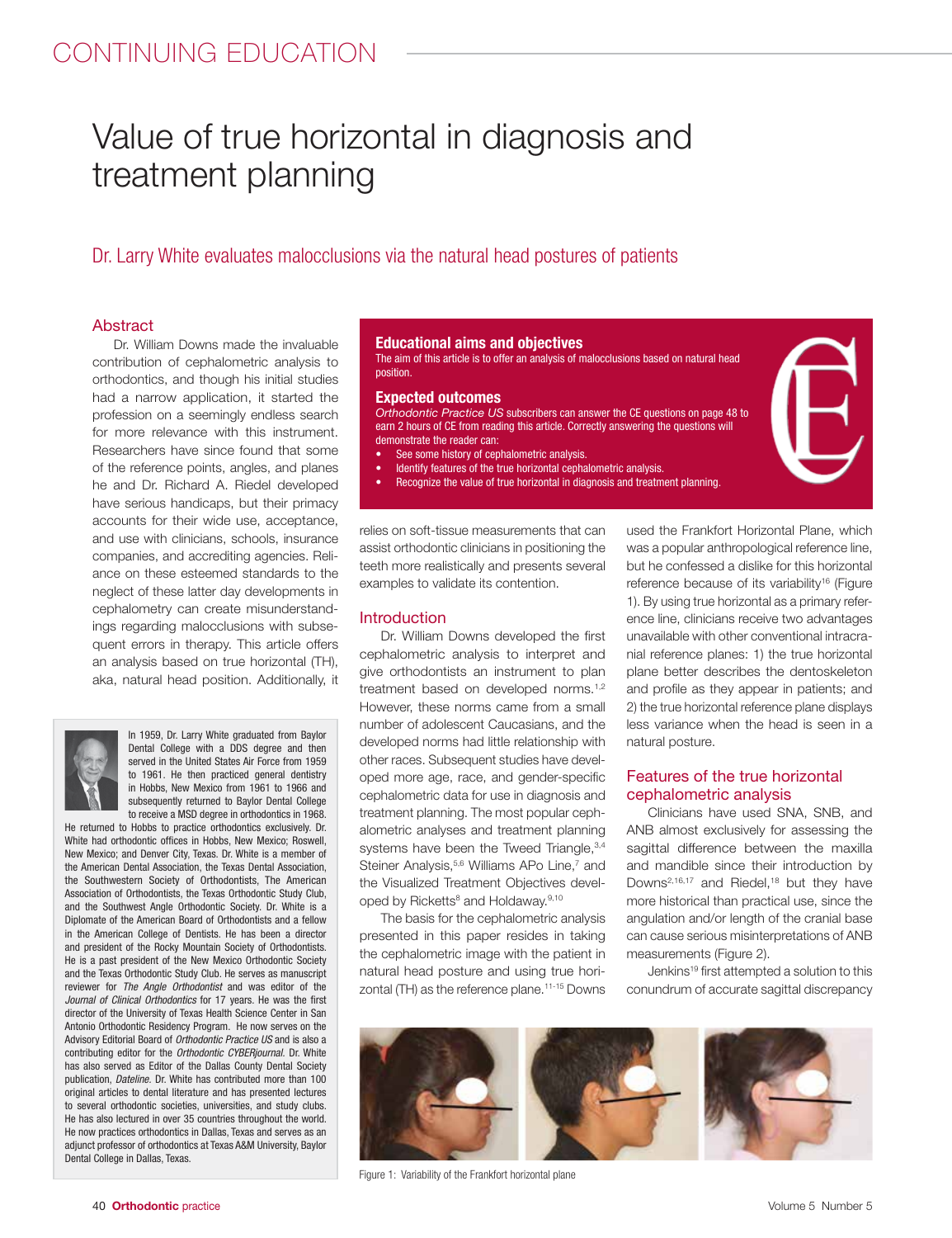by relating the points A-B to the occlusal plane, which he argued Dr. Edward H. Angle had also used for his classification of malocclusions. Harvold<sup>20</sup> also used the occlusal plane as a reference for differentiating the sagittal discrepancy. The most popular technique for measuring A-B differences using the occlusal plane was developed by Jacobson<sup>21,22</sup> while on faculty at Witwatersrand University in South Africa. The Witwatersrand, or Wits, appraisal sought to separate the A-B difference from reliance on the cranial base, and, while well justified, also chose the occlusal plane as the reference from which to make the measurements. Nevertheless, use of the occlusal plane introduces another highly variable foundation that compromises the improvement it promises.

Chang<sup>23</sup> suggested that since the occlusal plane was a dental parameter, clinicians should consider the Wits appraisal as a measurement of the sagittal relationship of the dentures and not the jaws. Consequently, he suggested an alternative by projecting perpendicular lines of the points A and B onto the Frankfort horizontal plane (which, strangely enough, in his article as well as many other publications have the FH plane adjusted to mimic true horizontal [TH]). Chang's sagittal assessment eliminates nasion and the occlusal plane, which

can vary in so many ways as to make them susceptible to serious errors.

Studies have shown that true horizontal reference plane has at least 6 times less variability than conventional intracranial reference planes.<sup>24-28</sup> Cooke<sup>15</sup> suggested using true horizontal plane rather than Frankfort horizontal because of its nonvariable nature and draws perpendicular lines from A and B points to that plane. The average space between A and B is  $4 \pm 2.5$  mm, but that distance can vary widely (-1 to 10) in normal Class I occlusions (Figure 3). The average A-B difference for African-Americans is  $7 \pm 4$  mm.

Readers have a perfect right to ask if such a variance has clinical relevance, and the following patient history should satisfy that curiosity. A clinician presented this patient (Figure 4) to an audience and claimed that because of the 4° ANB angle, the patient had a Class II craniofacial skeleton when, in fact, measuring with A-B perpendiculars from true horizontal revealed -3 mm — a negative distance more often found with Class III malocclusions. This diagnosis encouraged the clinician to embark on a futile nonextraction therapy that required a reversal in treatment planning after 6-9 months. So, yes, a correct assessment of cephalometric features can mean the difference in clinical success or failure. Fortunately, with this

patient, the missed diagnosis proved reversible, and nothing more than the waste of time occurred for the patient and doctor. But what of the patients whose missed diagnoses and treatment plans cannot find a simple remedy or any remedy?

Reed Holdaway9,10 proposed two important diagnositic and treatment planning lines that use the true horizontal plane: 1) the subnasale depth measures the distance of subnasale to a perpendicular line drawn from true horizontal to the outer contour of the upper lip; ideally it is 3 mm but can range from 2-4 mm with Caucasians. Sulcus depth for African-American distances average  $6 \pm 2.5$  mm<sup>29</sup>. When the Caucasian profile measures 2 mm or less, clinicians must carefully design their therapy so as not to retract the maxilla or maxillary incisors. 5 mm or more of sulcus depth for the Caucasian ordinarily indicates a need for reduction of the protrusion of the maxilla and/or maxillary incisors (Figure 5); and 2) the H line (Harmony line) (Figure 6) that measures the distance from subnasale to a line tangent to the soft-tissue chin and the vermillion border of the upper lip. In Caucasians this distance is ideally 5 mm but can vary between 3 and 7 mm. In well-balanced Caucasian faces the H line should just touch the outer contour of the



Figures 2A-C: A. normal length cranial base, B. long cranial base, C. short cranial base



Figure 4: Patient with an ANB of 4° but an A-B measurement of -3 mm. The H line S: The H line S: The H line S: The H line S: The H line S: The H line





Figure 3: Measuring A-B sagittal discrepancy by using the true horizontal (TH) plane.

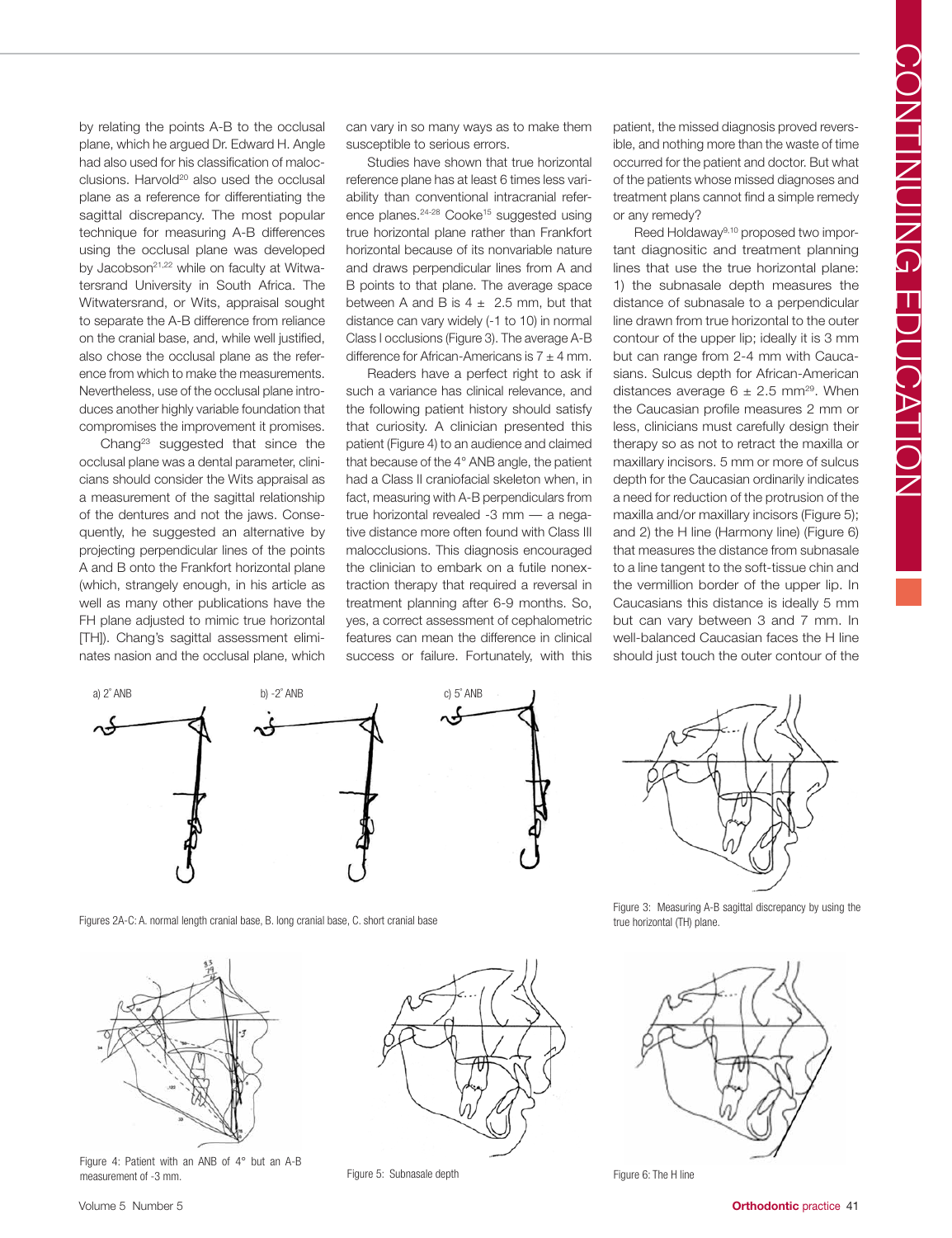# CONTINUING EDUCATION



Figure 7: The A line



Figure 10: Maxillary and mandibular lengths and anterior face height

upper lip and the lower lip should be on the H line or within 1 mm of it. African-American H line measurements from subnasale to the H line average  $13 \pm 3$  mm.

Alvarez<sup>30</sup> suggested using a perpendicular line from true horizontal (TH), i.e., the A line to establish a natural position for the maxillary central incisor. The A line is a perpendicular line drawn from true horizontal through a point ⅓ of the distance between soft-tissue A point and hard-tissue A point (Figure 7), and the maxillary incisor should touch or be within  $\pm 1$ mm of the A line for Caucasians. For African-Americans the maxillary incisor will lie 2 mm ± 2 mm in front of the A line.

Creekmore offered an additional measurement of ideal maxillary incisor position by relating the maxillary incisal edge to the NA line. The incisor should lie  $4 \pm 1$  mm ahead of the NA line. This average measurement for African-Americans is  $7 \pm 2$  mm. Furthermore, the NA line extended to the mandibular incisor should bisect the incisal edge of that tooth or be within  $\pm$  1 mm (Figure 8). For African-Americans, the mandibular incisor will lie  $2 \pm 3$  mm in front of the NA line. Note the near ideal position of the maxillary incisor in the image at the top of the page and the retrusive position of the mandibular incisor, which suggests a need for mandibular advancement.





Figure 8: The NA line **Figure 9: Maxillary incisor angulation** 

| Table 1: Harvold's cephalometric measurements for Caucasians |             |             |             |             |              |              |              |              |              |              |              |              |             |
|--------------------------------------------------------------|-------------|-------------|-------------|-------------|--------------|--------------|--------------|--------------|--------------|--------------|--------------|--------------|-------------|
|                                                              | 6 yrs<br>mm | 7 yrs<br>mm | 8 yrs<br>mm | 9 yrs<br>mm | 10 yrs<br>mm | 11 yrs<br>mm | 12 yrs<br>mm | 13 yrs<br>mm | 14 yrs<br>mm | 15 yrs<br>mm | 16 yrs<br>mm | 17 yrs<br>mm | Adult<br>mm |
| <b>Females</b>                                               |             |             |             |             |              |              |              |              |              |              |              |              |             |
| Mnd. Length<br>Co-Gn                                         | 97          | 100         | 103         | 105         | 108          | 111          | 113          | 115          | 117          | 118          | 119          | 119          | 120         |
| Mx Length<br>Co-Pt A                                         | 80          | 82          | 84          | 85          | 87           | 89           | 90           | 91           | 92           | 92           | 93           | 93           | 93          |
| Mx-Mnd<br><b>Difference</b>                                  | 17          | 18          | 19          | 20          | 21           | 22           | 23           | 24           | 25           | 26           | 26           | 26           | 27          |
| ANS-Menton                                                   | 57          | 58          | 59          | 60          | 61           | 61           | 62           | 63           | 64           | 64           | 65           | 66           | 67          |
| <b>Males</b>                                                 |             |             |             |             |              |              |              |              |              |              |              |              |             |
| Mnd. Length<br>Co-Gn                                         | 99          | 102         | 105         | 107         | 109          | 111          | 114          | 116          | 121          | 123          | 127          | 128          | 130         |
| Mx Length<br>Co-Pt A                                         | 82          | 84          | 86          | 87          | 89           | 91           | 92           | 93           | 96           | 97           | 100          | 100          | 100         |
| Mx-Mnd<br><b>Difference</b>                                  | 17          | 18          | 19          | 20          | 20           | 20           | 22           | 23           | 25           | 26           | 27           | 28           | 30          |
| ANS-Menton                                                   | 55          | 60          | 61          | 62          | 62           | 63           | 64           | 65           | 68           | 69           | 71           | 71           | 72          |

The maxillary incisor's axial line should ideally pass through the distal of the orbit, and whose angle will ordinarily measure 107°  $\pm$  7° to true horizontal (Figure 9). However, this can vary from 93° to 120° and still offer ideal positions for the maxillary incisors depending on the A-B discrepancy, occlusal plane, and other features. Proper inclination of the maxillary incisors has unusual importance for upper lip support, and ultimately, the integrity of the soft-tissue profile.

Other measurements that prove unusually helpful in a cephalometric diagnosis and treatment planning regimen are those offered by Harvold<sup>20</sup> for determining the relative lengths of the maxilla and mandible measured from condylion, and the anterior face height measured from the anterior nasal spine to menton (Figure 10). The maxillary and mandibular lengths can help clinicians differentiate the etiologies of various

malocclusions by comparing their lengths to norms for that age. The maxillary length measures from condylion to A point, while the mandibular length measures from condylion to gnathion.

The anterior face height (Figure 10) measured from anterior nasal spine to menton gives clinicians valuable information regarding the forward or backward rotation the mandible has had, and it provides more sensitivity and relevance than the mandibular plane angle while alerting doctors to the difficulty or ease they may have in opening or closing the overbite of a patient. Harvold's measurements for males and females are found in Table I.

Another measurement that has nothing to do with true horizontal but has great appeal for many clinicians is the A-Pogonion line in relation to the mandibular incisors. Williams<sup>7</sup> introduced this diagnostic and treatment

#### 42 **Orthodontic** practice Volume 5 Number 5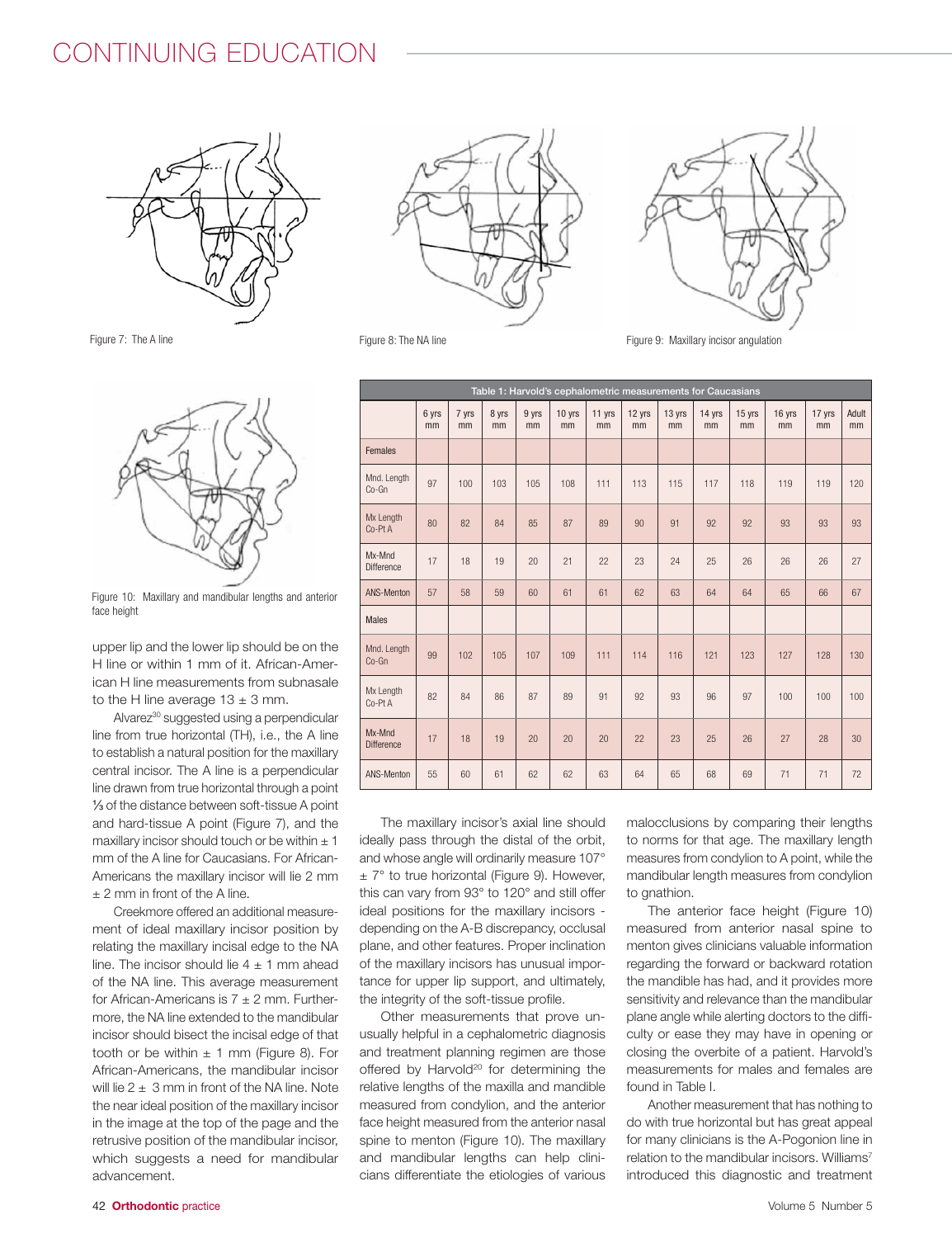planning recommendation in 1969. He suggested that in well-balanced faces and dentitions, the APo line would pass through the incisal edge of the mandibular incisor ±1m (Figure 11). However, subsequent and more extensive surveys of Class I occlusions associated with attractive faces have found acceptable mandibular incisor positions to the APo line to have a much wider range than what Williams advocated.<sup>31-33</sup> Jacobson<sup>34</sup> also cautions clinicians regarding the exclusive use of the mandibular incisor's relation to APo for diagnosis and treatment planning because it does not consider the angulation of that tooth.

As Casko<sup>31</sup> and Creekmore<sup>31</sup> have suggested, the wide acceptable variance of the mandibular incisor relates directly to the skeletal distance between the maxilla and mandible; e.g., the more advanced the maxilla is to the mandible, the more the mandibular incisors must protrude in order to contact the maxillary incisors. Even Tweed<sup>3</sup> conceded that flared mandibular incisors were acceptable when there is no arch length discrepancy and the facial esthetics are good. Contrarily, the closer the maxilla is to the mandible, the more upright the mandibular incisors must be to occlude with the maxillary incisors.

This feature of normal occlusion and skeletal compatibility in Class I patients proves the inadequacy of using the mandibular incisor as the primary diagnostic and treatment planning scheme. The following untreated woman with a Class I occlusion and ideal soft-tissue profile (Figure 12) illustrates how the mandibular incisors must protrude extensively when combined with a large A-B difference (Figures 12 and 13) and does so with no deleterious esthetic effects .

Hardly anyone who looks at this face, profile, and occlusion would advocate treatment of any kind, much less extraction therapy. However, the cephalometric numbers related to the mandibular incisor are exactly those that more often than not compel clinicians to extract premolars and retract the anterior teeth to satisfy some previously agreed upon protocol .

In an unpublished paper, Creekmore<sup>35</sup> noted that all of the diagnostic and treatment planning regimens, e.g., Tweed, Steiner, Williams, Holdaway, Ricketts, Alvarez, etc., have validity for individuals with average A-B discrepancies. However, as the skeletal discrepancies between maxilla and mandible increase or decrease, these popular and venerable regimens have less relevance and in many cases lead to serious miscalculations.



Figure 11: Williams' ideal APo line related to the mandibular incisor **Figure 12: Untreated Class I occlusion** 





Maxillary 1 to A Line  $=+1$ mm Maxillary 1 to NA line  $= +4$ mm Maxillary 1 to TH =  $115^\circ$ ANB angle  $= 10^{\circ}$  $A-B / TH = 12$ mm  $IMPA = 114^{\circ}$ Mandibular 1 to  $NB = 15$ mm Mandibular 1 to  $APo = 5$ mm Mandibular 1 to  $NA = -1$ mm Upper lip sulcus depth  $= 3$ mm H line to subnasale  $= 5$ mm H line to lower lip  $= -1$ mm

Figure 13: Cephalometric tracing of untreated Class I occlusion

Holdaway and Alvarez are probably correct when they direct us to the maxillary central incisor as the key to diagnosis and treatment planning rather than the mandibular incisor. The maxillary incisor routinely supports both upper and lower lips and determines the appearance of the soft-tissue profile. Others such as Bass<sup>36,37</sup> and Eastham<sup>38</sup> have come to similar conclusions using different measurements for the maxillary incisors, but the experience of these well-informed and highly experienced clinicians merits close attention.

Finally, orthodontists must account for the occlusal plane, and this is best done by drawing a line that bisects the overlapping cusps of the first molars and the incisal overbite. In cases of greatly malpositioned incisors, draw the occlusal plane through the overlapping cusps of the first premolars and first molars (Figure 14). Ideally, the maxillary incisors will rest on the occlusal plane, and the mandibular incisors will extend 1 mm above the occlusal plane and occlude against the cingula of the maxillary incisors. Burstone<sup>39</sup> and Bass<sup>36</sup> have suggested good lip to maxillary incisor balance will find the occlusal plane about 3 mm below the lip embrasure. However, adolescents will benefit from positioning their maxillary incisors 5-6 mm below



Figure 14: Occlusal plane

the lip embrasure. As patients mature, the upper lip, as with other bodily features, will begin to sag, and maxillary incisors intruded during adolescence may completely disappear in adult smiles. Clinicians will need to keep these features in mind as they design treatment and exercise caution with any plan that advocates intrusion of the maxillary incisors with adolescents.

Readers will find an ideal Caucasian adolescent tracing with salient features in the image on the next page (Figure 15) along with the measurements for this patient combined with the range of measurements for each of the described characteristics.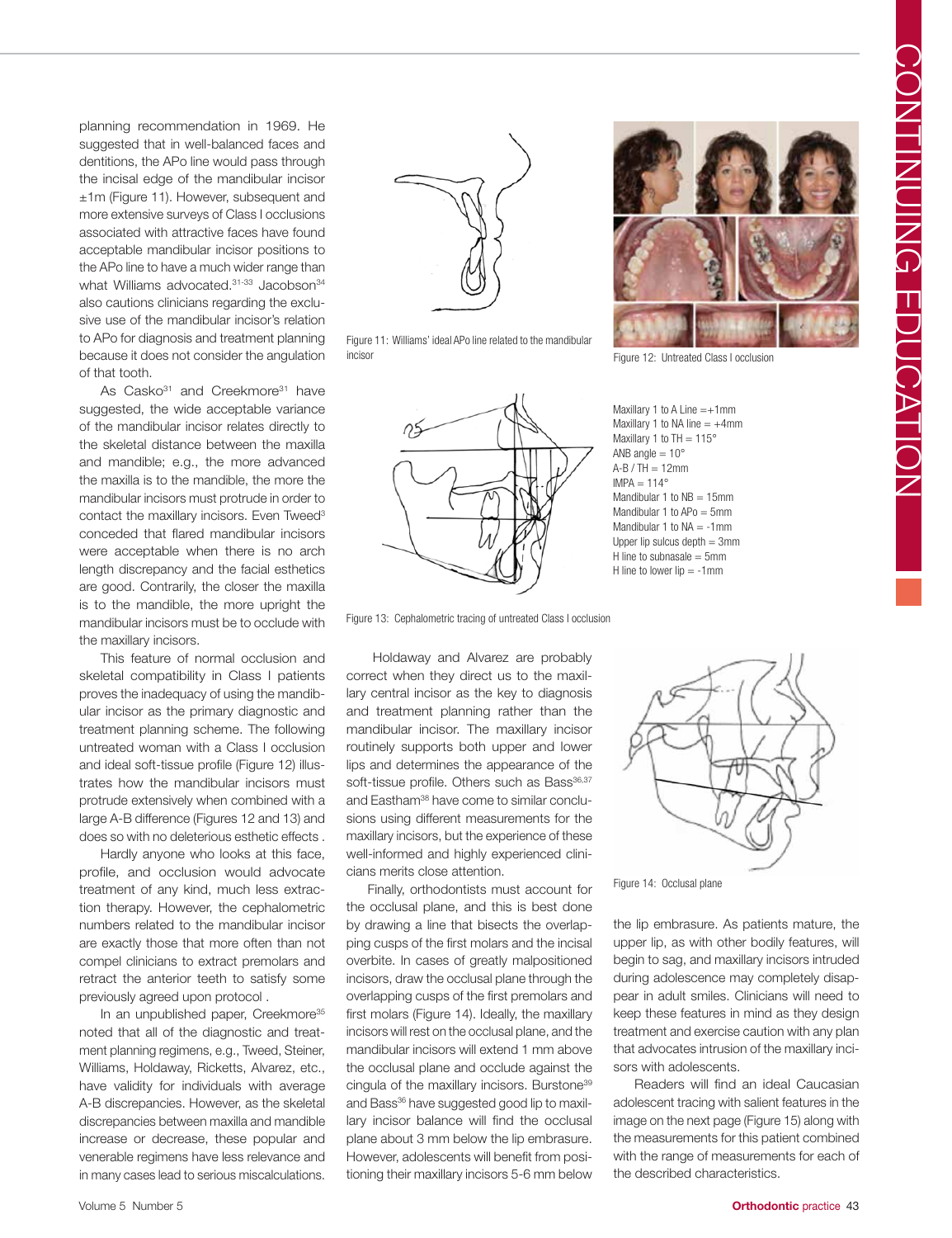# CONTINUING EDUCATION

### **Discussion**

Charles Tweed3,4 gave orthodontists their first cephalometrically derived treatment planning instrument — the Tweed Triangle — which favorably placed the mandibular central incisors within the confines of the anterior alveolar cortical plates. He then arranged the rest of the dentition to fit these mandibular incisors. Tweed felt that ideally positioned mandibular central incisors had a 90 $\degree$  angulation  $\pm$  3 $\degree$  to the mandibular plane. Practically all subsequent cephalometric treatment planning schemes drew from Tweed's idea of first positioning the mandibular central incisors and then arranging the rest of the dentition to correspond to these teeth. The Steiner Analysis,<sup>5,6</sup> Williams<sup>7</sup> APo line, and Rickett's<sup>8,40</sup> Visualized Treatment Objective may have differed as to the position of the mandibular incisors, but all of them based their cephalometric treatment plans on the position of these teeth.

Holdaway9,10 was the first to suggest the maxillary central incisors as the main determinant of lip posture, and that patients might receive better therapy if treatment planning started by determining where the lips should be at the conclusion of treatment. Rather than letting the relationship between mandibular central incisors and osseous tissues dictate the treatment plan and mechanics, Holdaway boldly suggested that clinicians should consider the effect such therapy will have on soft tissues. Ignoring this imperative can cause serious worsening of the profile and lip support as seen in Figure 16. Few clinicians would consider the results of this therapy as beneficial for the patient's profile.

Perhaps Holdaway's most significant discovery was that, in Caucasians, the upper lip retracts exactly with the maxillary central incisors, with exceptions allowed for a few types of malocclusions and racial differences. Other authors<sup>41,42</sup> have suggested differing



Figure 15: An ideal Caucasian adolescent cephalometric tracing occlusion

clinical responses to maxillary incisor retraction, but the differences are attributable to the exceptional cases Holdaway mentioned and obvious racial differences in lip thickness. Despite whatever disagreement exists about the amount of movement treatment may produce on the maxillary incisors, hardly anyone now disputes the idea that lip posture and contour are, fundamentally, a function of maxillary central incisor position. So while there may not yet be a consensus about the amount of movement expected from therapy, simple acknowledgment of this incisor function warrants attention to the exclusion of hard-tissue determinants that have no direct relationship to lip contour.

Without unanimous agreement about what to expect from treatment and subsequent positioning of the maxillary central incisors, clinicians might ask why they should rely on their placement in the face as a diagnostic and treatment planning instrument. Holdaway used this knowledge of maxillary central incisor effect on lip curl to design his visualized treatment objective (VTO), which subsequently gave him the targets for positioning the teeth. Describing the Holdaway VTO or any other is beyond the scope of this paper, but readers should familiarize themselves with his technique by reading

the original articles, since all other VTO techniques have proceeded from that one.

1. True Horizontal<br>2. H line from sub

2. H line from subnasale 5mm (3-7mm)

[A-B difference 4mm (-3 to 12mm)] 7. NA line to maxillary incisor 4mm± 1mm NA line to mandibular incisor 0mm± 1mm 8. Condylion to A (age related-Harvold) 9. Condylion to B (age related-Harvold) 10. Occlusal plane 5-6mm below embrasure for adolescents; 3-4mm for adults. 11. ANS to menton (age related-Harvold) 12. Maxillary incisor to TH 115° (93°- 120°)

3. Subnasale depth 3mm  $(2-4mm)$ <br>4 A line 0mm  $(+1mm)$ A line 0mm  $(\pm 1$ mm) 5. Perpendicular to A point 6. Perpendicular to B point

The significant difference between Holdaway and other methods of diagnosis and treatment planning is that maxillary lip form has replaced the mandibular central incisor position as the focus of our treatment planning. By combining the Creekmore, Alvarez, and Holdaway analyses, clinicians will often find a consensus. When they differ substantially as in Figure 17, reliance on the Holdaway analysis offers the best alternative since it depends on the soft tissue exclusively, and that is what we ultimately consider when looking at someone. The patient in Figure 17 has an ideal lip sulcus of 3 mm, while the maxillary and mandibular incisors are substantially advanced of the NA line, and the maxillary incisor is 1.5 mm ahead of the Alvarez A line. By adhering to the Holdaway standard and not changing the maxillary incisor position, this patient runs less risk of profile deterioration.

Perhaps the best clinical advice for clinicians who would use the maxillary incisor position for diagnosis and treatment planning is to evaluate their personal treatments and techniques to determine what they routinely accomplish with particular facial types and malocclusions. This type



Figure 16: Cephalometric images of before and after treatment with premolar extractions dictated by osseous tissues

Figure 17: Disagreement among the Creekmore, Alvarez, and Holdaway analyses